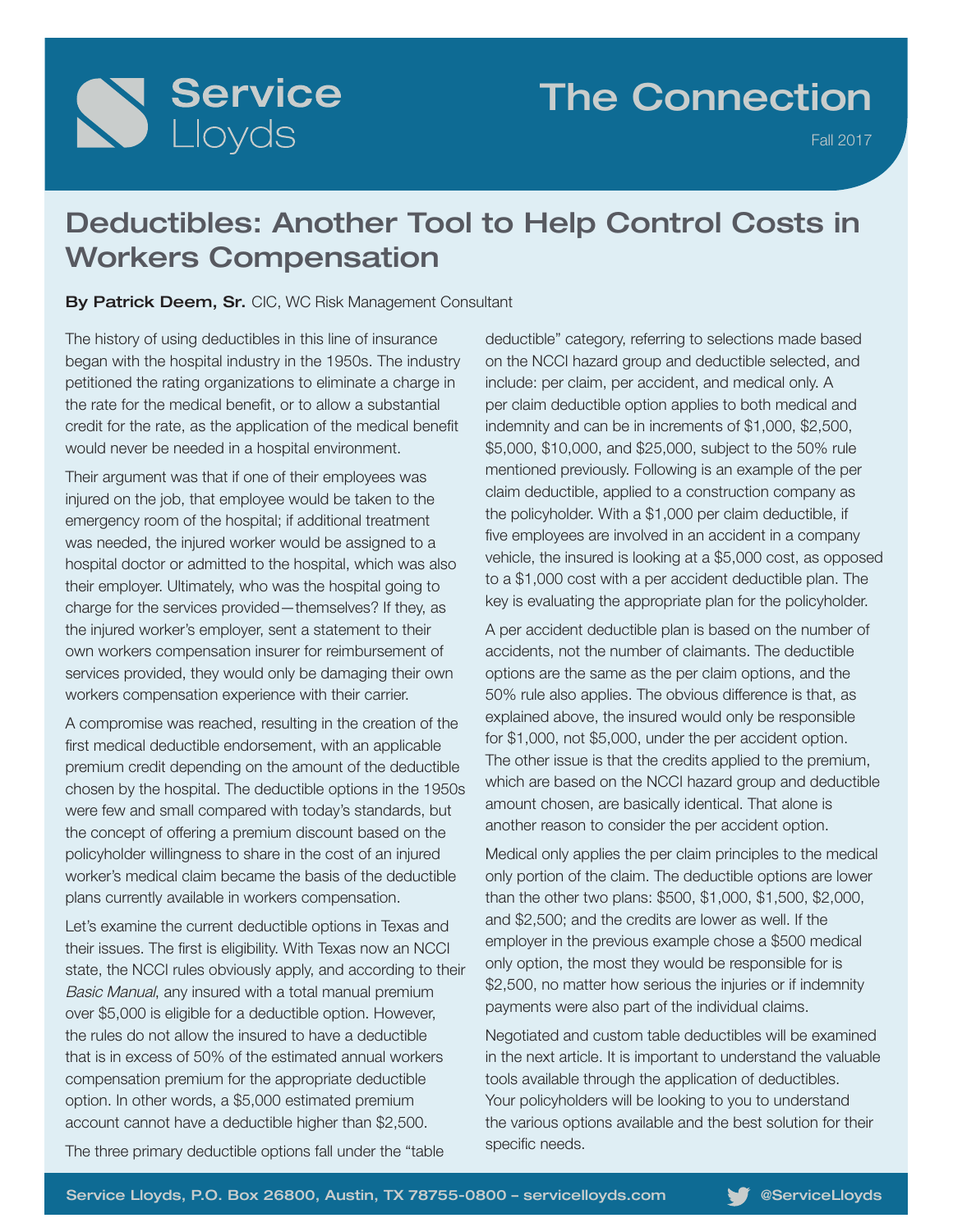## Safety & Health Program: A Proactive Approach

#### **By Tipton Scruggs Loss Control Supervisor**

The vast majority of organizations would agree that their employees are their greatest asset since, without their contributions and efforts, the organization would cease to exist. As with any other asset, safeguards must be developed and implemented to protect employees and prevent injuries that can significantly disrupt the organization's goals and objectives, leading to higher costs and reduced profitability.

The current competitive marketplace fuels companies to, rightfully, adopt practices in the core business arena to meet their customer's expectations, while simultaneously overlooking the importance and necessity of protecting their most important asset—employees. Organizations often fail to develop and implement comparable programs to prevent work related injuries and fatalities. Efforts are made to manage compliance, but reducing risks associated with daily work activities often falls short of desired outcomes.

Transitioning from a compliance model to an integrated risk-based approach is an effective way to improve an organization's safety and health program. The following are program elements and practices to help identify and control hazards before injury occurs, as a proactive approach that ultimately reduces the frequency of incidents, as well as direct and indirect costs.

#### Management leadership

Top management demonstrates its commitment to continuous improvement in safety and health, communicates that commitment to employees, and sets program expectations. Managers at all levels make safety and health a core organizational value, establish safety and health goals, provide adequate resources, and set a good example.

#### Worker participation

Employees are involved in all aspects of the program, including working with management in setting goals, identifying and reporting hazards, investigating incidents, and tracking progress. They are encouraged and have means to communicate openly with management and to report safety and health concerns without fear of retaliation. Any potential barriers or obstacles to worker participation in the program are removed or addressed.

#### Hazard identification & assessment

Procedures are put in place to continually identify workplace hazards and evaluate risks. An initial assessment of existing

EDITOR: Melinda O'Connell moconnell@sgifs.com

CONTRIBUTORS: Jan Kearbey Vice President of Marketing jkearbey@servicelloyds.com hazards, exposures, and control measures is followed by periodic inspections and reassessments to identify new hazards. Any incidents are investigated with the goal of identifying root causes, and identified hazards are prioritized for control.

#### Hazard prevention & control

Employers and employees cooperate to identify and select methods for eliminating, preventing, or controlling workplace hazards. Controls are selected based on hierarchy of engineering controls, safe work practices, administrative controls, and PPE. A plan is developed to ensure controls are implemented, interim protection is provided, progress is tracked, and the effectiveness of controls is verified.

#### Education & training

All employees are trained to understand how the program works and how to carry out the responsibilities assigned to them. Everyone receives training on safety concepts and their responsibility for protecting workers' rights and responding to workers' reports and concerns. The entire staff is trained to recognize workplace hazards and to understand the control measures that have been implemented.

#### Program evaluation & improvement

Control measures are periodically evaluated for effectiveness. Processes are established to monitor program performance, verify program implementation, and identify program shortcomings and opportunities for improvement.

#### Communication & coordination for host employers, contractors, and staffing agencies

Commit to providing the same level of safety and health protection to all employees. Communicate the hazards present at the worksite and the hazards that contractors may create onsite. Host employers establish specifications and qualifications for contractors and staffing agencies. Before beginning work, coordinate on work planning and scheduling to identify and resolve any conflicts that could affect safety or health.

Shifting the organization's focus to include employee safety has a much wider impact on company success than might be assumed. Implementing the recommended safety practices and programs allows for other benefits related to production, quality, processes, employee morale and retention, and corporate image to be achieved.

Tipton Scruggs Loss Control Supervisor tscruggs@servicelloyds.com

Patrick Deem, Sr. CIC, WC Risk Management **Consultant** padeemsr@swbell.net

Service Lloyds, P.O. Box 26800, Austin, TX 78755-0800 - servicelloyds.com **We**ServiceLloyds